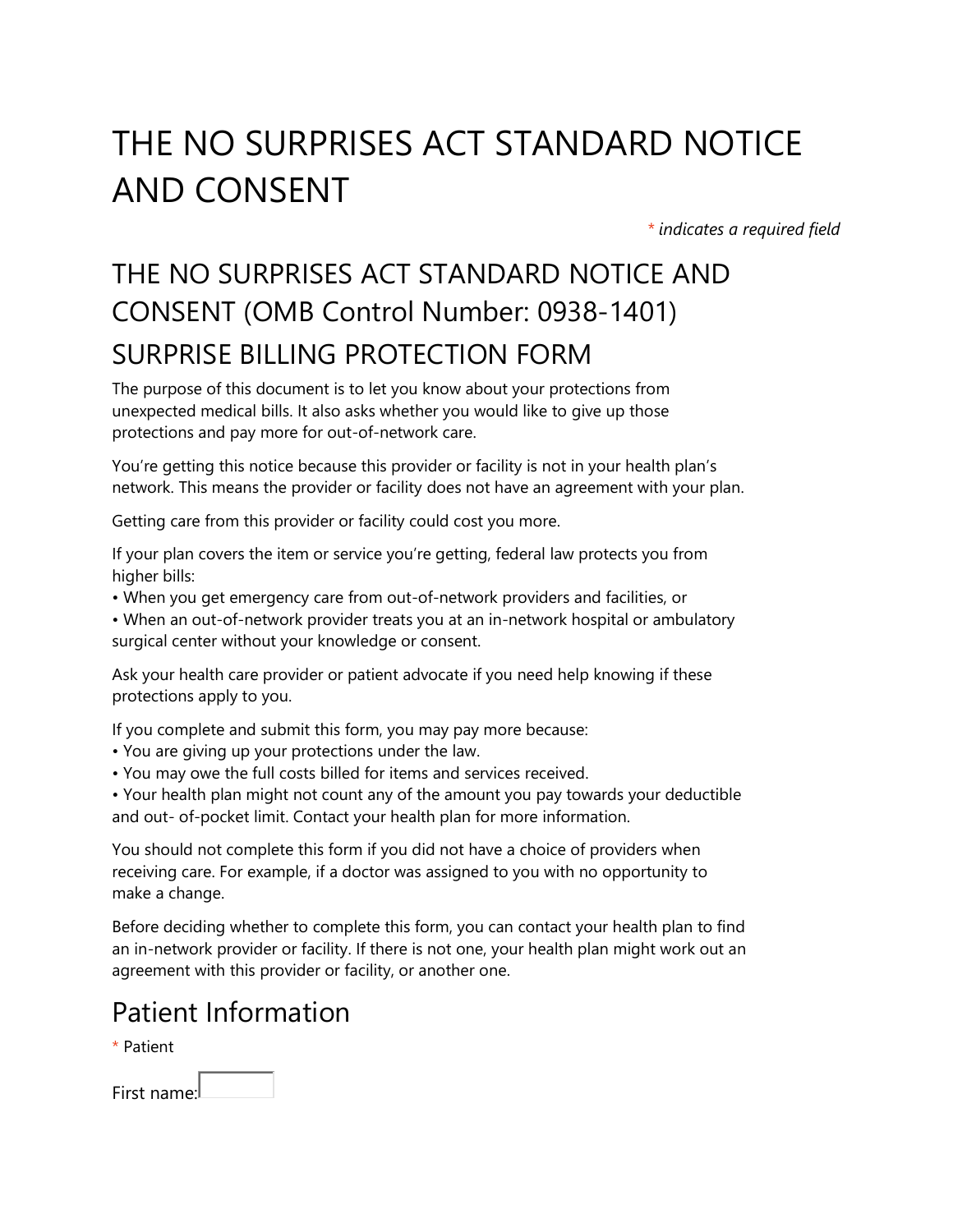| Middle name:                  |  |  |
|-------------------------------|--|--|
| Last name:                    |  |  |
| Date of birth:                |  |  |
| * Patient Contact Information |  |  |
| Street or PO box:             |  |  |
| City, state, ZIP:             |  |  |
| Phone number:                 |  |  |
| Email address:                |  |  |
| Patient's contact preference: |  |  |

#### Provider Estimate

Provider name: Teresa B. Olson, PsyD Street address: 8354 Princeton Glendale Rd. Suite 118 City: West Chester State: OH ZIP code: 45069 Contact person: Teresa B. Olson, PsyD Phone: (513) 860-3156 Email: drtess@teresaolson.com National Provider Identifier (NPI): 1134110034 Tax Identification Number (TIN): 46-4419198

#### Details of Services and Items for Teresa B. Olson, PsyD

Good Faith Estimate Table of Fees and Services 90791 Initial Diagnostic Evaluation, 60 minutes \$175 90832 Psychotherapy, 30 minutes \$90 90834 Psychotherapy, 45 minutes \$130 90837 Psychotherapy, 60 minutes \$170 90785 Psychotherapy interactive complexity add-on code \$25 90839 Psychotherapy for crisis, first 60 minutes \$225 90840 Psychotherapy for crisis, each additional 30 minutes \$120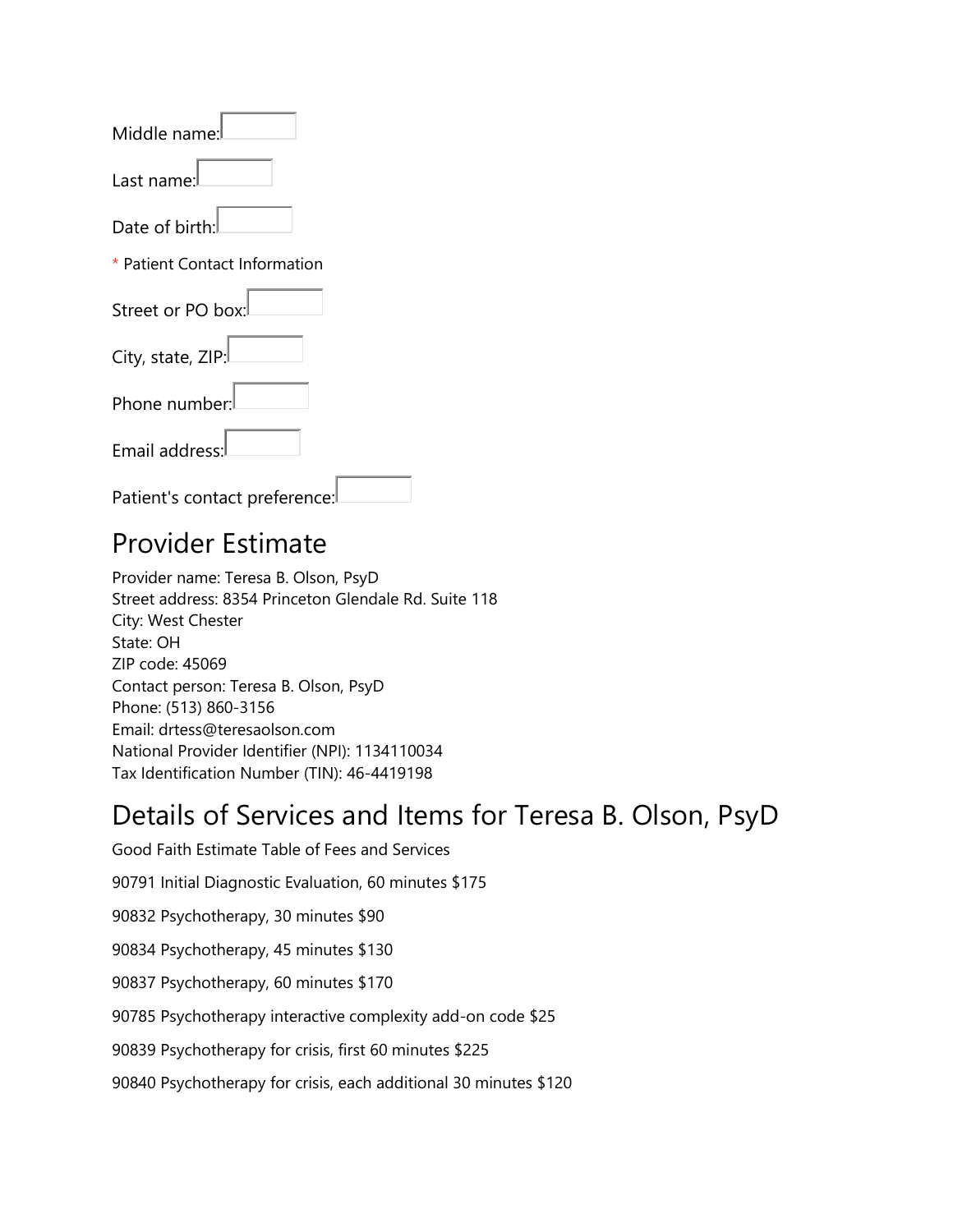90846 Family psychotherapy with client, 45 minutes \$160 90847 Family psychotherapy without client, 45 minutes \$160 99354 Prolonged service, 30-74 minutes \$170 99355 Prolonged service, each additional 30 minutes \$90 90853 Group therapy, 60-75 minutes \$60 98966-98968 Phone call, per 10 minute unit \$25 Consultation, per 10 minute unit \$25 Late cancellation fee (< 24 hours notice) \$75 No show fee \$75 Professional time, per 10 minute unit \$25 (report writing, form completion, phone calls) Professional time, legal, per 10 minute unit \$50 (a detailed fee agreement will be completed) Return check fee \$25 Support group, 60-75 minutes \$60

Travel fee \$40

Production of Records (https://odh.ohio.gov/wps/portal/gov/odh/home/mrpi)

\*\*Please note that Place of Service (in office vs. telehealth) is not delineated above since the charges are identical

## Total Expected Charges from Teresa B. Olson, PsyD:

Total Estimate: This Good Faith Estimate explains your therapist's rate for each service provided. Your therapist will collaborate with you throughout your treatment to determine how many sessions and/or services you may need to receive the greatest benefit based on your diagnosis(es)/presenting clinical concerns.

#### Disclaimer

This Good Faith Estimate shows the costs of items and services that are reasonably expected for your health care needs for an item or service. The estimate is based on information known at the time the estimate was created.

The Good Faith Estimate does not include any unknown or unexpected costs that may arise during treatment. You could be charged more if complications or special circumstances occur. If this happens, federal law allows you to dispute (appeal) the bill.

Total cost estimate of what you may be asked to pay: It is your ethical right to determine your goals for treatment and how long you would like to remain in therapy unless you are pursuing mandatory treatment.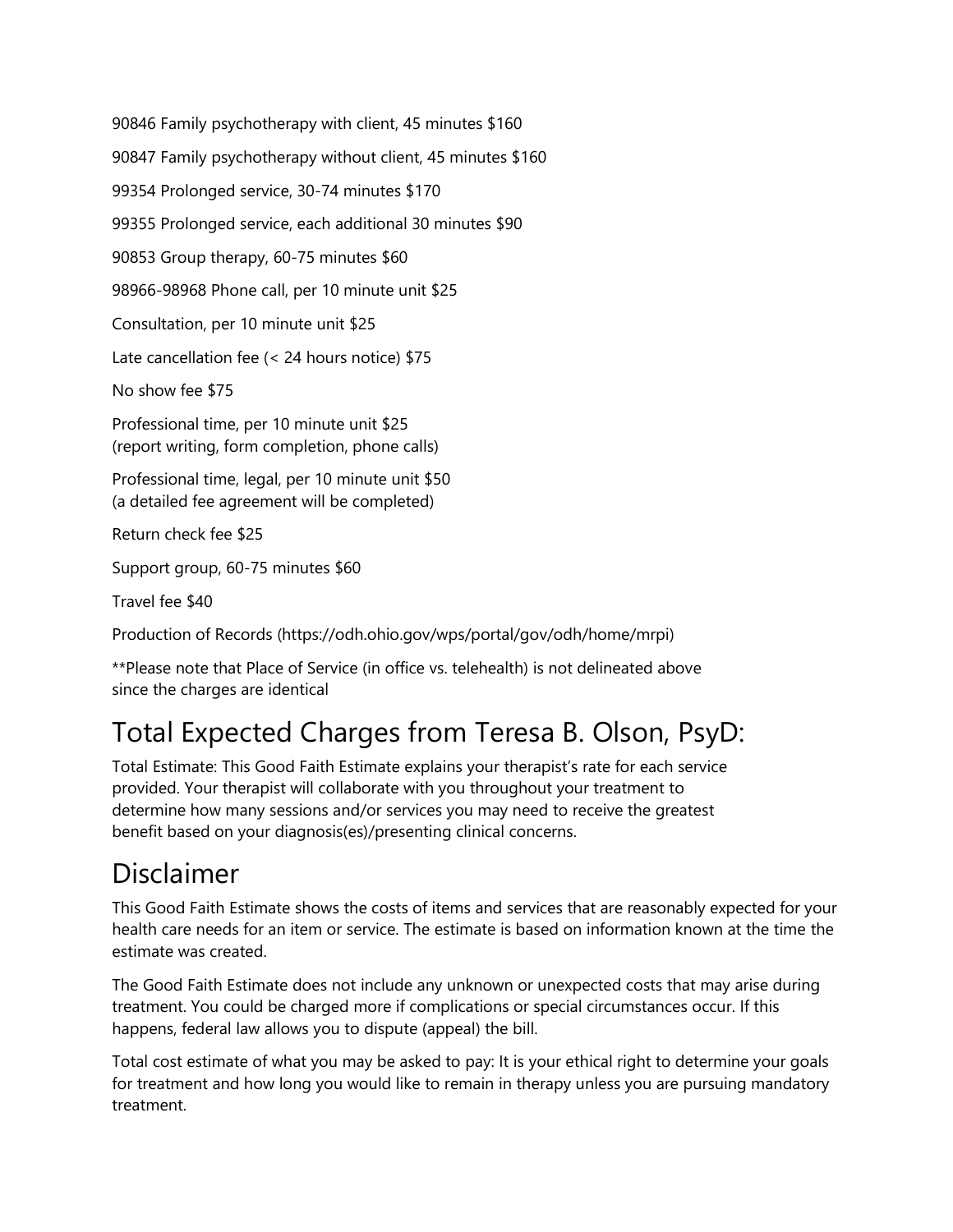Please refer to the Table of Fees and Services for the breakdown of possible fees.

► Review your detailed estimate. Please refer to the Table of Fees and Services for a cost estimate for each item or service.

► Call your health plan. Your plan may have better information about how much of these services are reimbursable.

- ► Questions about this notice and estimate? Call Teresa B. Olson, PsyD at (513) 860-3156.
- ► Questions about your rights? Contact:

https://insurance.ohio.gov/wps/portal/gov/odi/consumers/health/surprise-billing

For more information about your rights and protections visit https://www.cms.gov/files/document/model-disclosure-notice-patient-protections-against-surprisebilling-providers-facilities-health.pdf

Prior authorization or other care management limitations:

Except in an emergency, your health plan may require prior authorization (or other limitations) for certain items and services. This means you may need your plan's approval that it will cover an item or service before you get them. If prior authorization is required, ask your health plan about what information is necessary to get coverage.

## If you are billed for more than this Good Faith Estimate, you have the right to dispute the bill.

You may contact the health care provider or facility listed to let them know the billed charges are higher than the Good Faith Estimate. You can ask them to update the bill to match the Good Faith Estimate, ask to negotiate the bill, or ask if there is financial assistance available.

You may also start a dispute resolution process with the U.S. Department of Health and Human Services (HHS). If you choose to use the dispute resolution process, you must start the dispute process within 120 calendar days (about 4 months) of the date on the original bill.

There is a \$25 fee to use the dispute process. If the agency reviewing your dispute agrees with you, you will have to pay the price on this Good Faith Estimate. If the agency disagrees with you and agrees with the health care provider or facility, you will have to pay the higher amount.

To learn more and get a form to start the process, go to www.cms.gov/nosurprises or call HHS at (800) 368-1019.

For questions or more information about your right to a Good Faith Estimate or the dispute process, visit www.cms.gov/nosurprises or call (800) 368-1019.

Keep a copy of this Good Faith Estimate in a safe place or take pictures of it. You may need it if you are billed a higher amount.